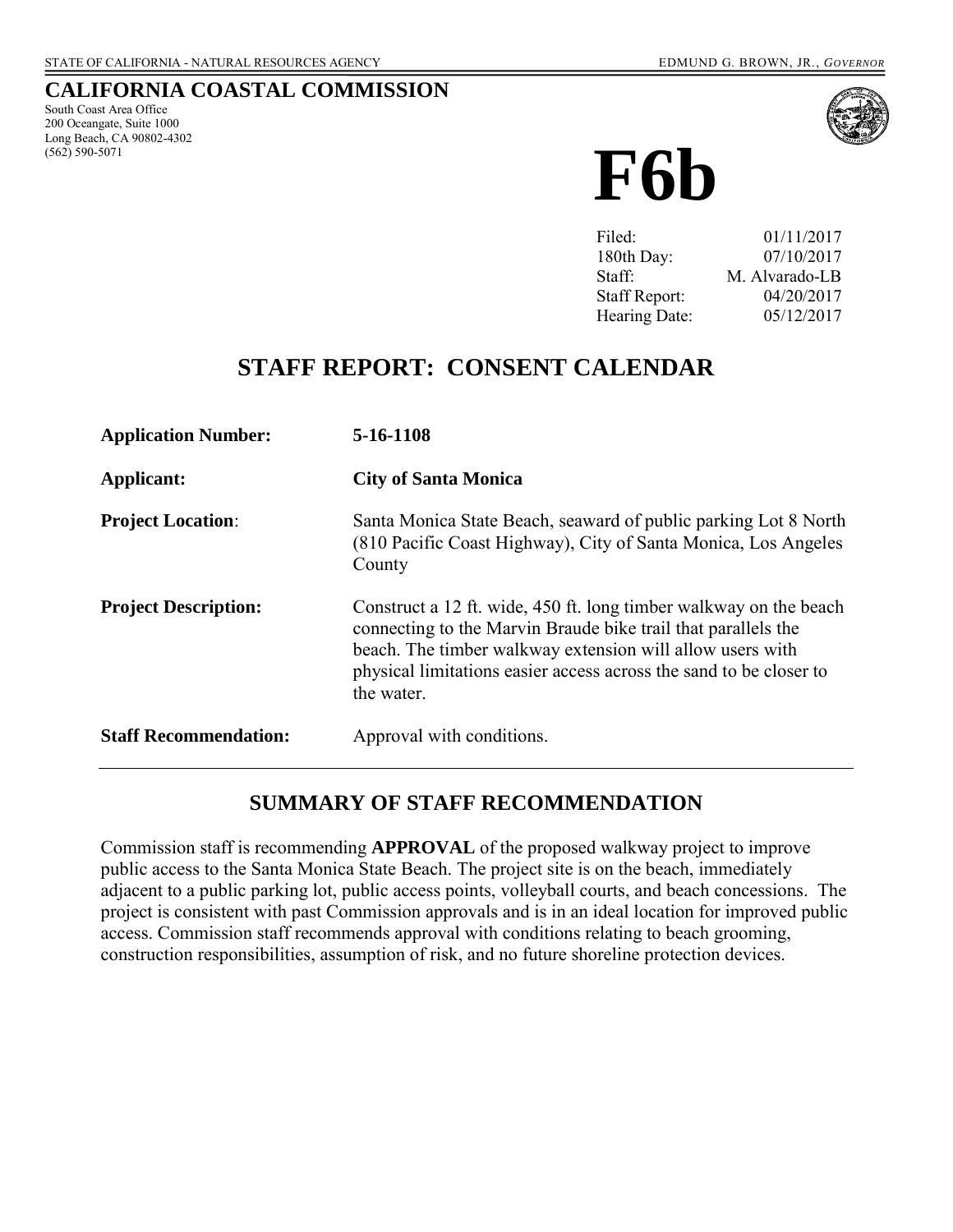# **TABLE OF CONTENTS**

| $\mathbf{A}$ |  |
|--------------|--|
|              |  |
|              |  |
|              |  |
|              |  |
|              |  |

## **APPENDICES**

[Appendix A - Substantive File Documents](#page-8-1) 

### **EXHIBITS**

- Exhibit No. 1 Project Location
- Exhibit No. 2 Site Plan
- Exhibit No. 3 [State Parks Approval letter](https://documents.coastal.ca.gov/reports/2017/5/F6b/F6b-5-2017-exhibits.pdf)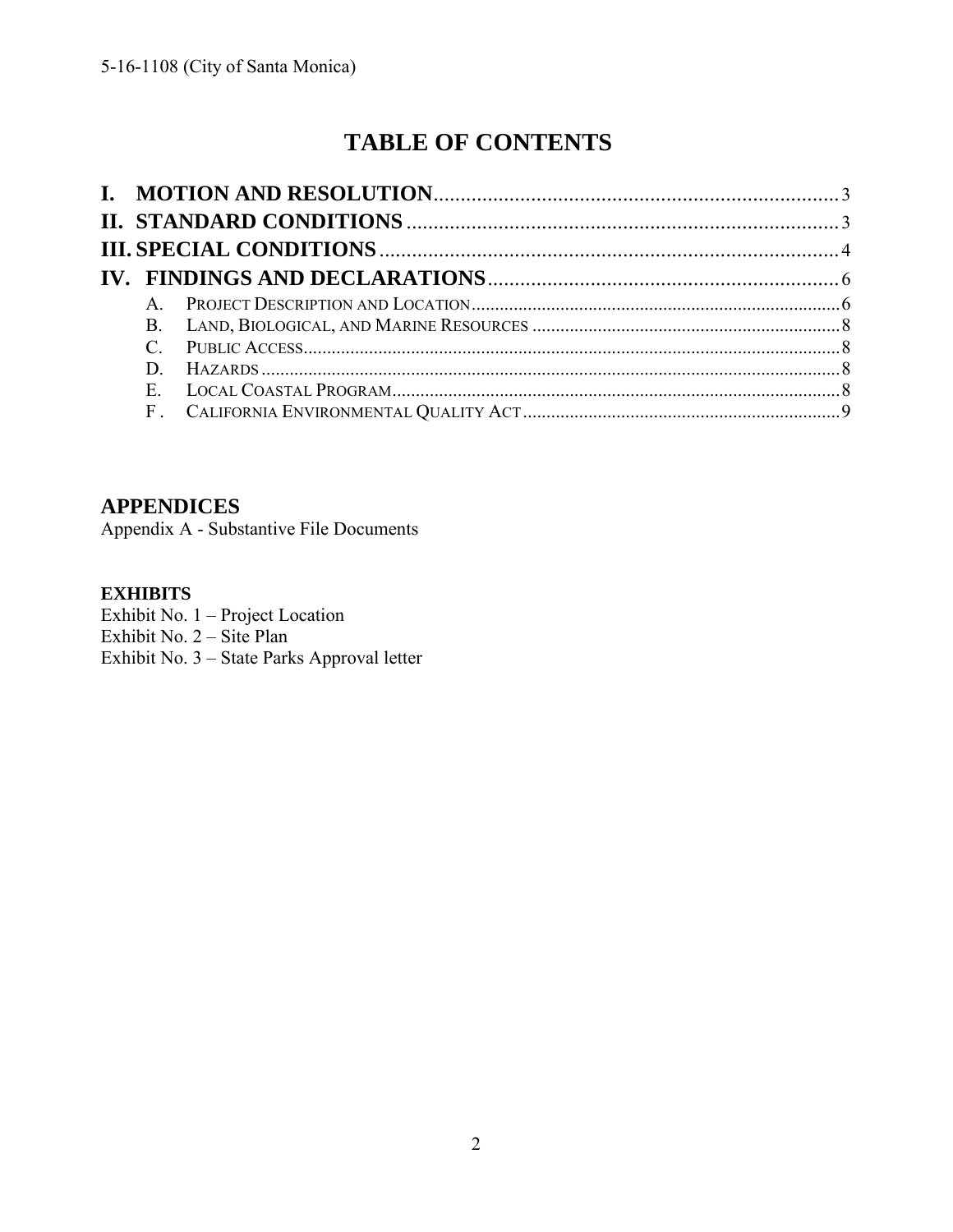# <span id="page-2-0"></span>**I. MOTION AND RESOLUTION**

#### **Motion**:

*I move that the Commission approve coastal development permit applications included on the consent calendar in accordance with the staff recommendations.* 

Staff recommends a **YES** vote. Passage of this motion will result in approval of all permits included on the consent calendar. An affirmative vote of a majority of the Commissioners present is needed to pass the motion.

#### **Resolution:**

*The Commission hereby approves a permit, subject to the conditions below, for the proposed development and adopts the findings set forth below on grounds that the development as conditioned will be in conformity with the provisions of Chapter 3 of the California Coastal Act and will not prejudice the ability of the local government having jurisdiction over the area to prepare a local coastal program conforming to the provisions of Chapter 3. Approval of the permit complies with the California Environmental Quality Act because either 1) feasible mitigation measures and/ or alternatives have been incorporated to substantially lessen any significant adverse effects of the development on the environment, or 2) there are no further feasible mitigation measures or alternative that would substantially lessen any significant adverse impacts of the development on the environment.* 

### <span id="page-2-1"></span>**II. STANDARD CONDITIONS**

This permit is granted subject to the following standard conditions:

- 1. **Notice of Receipt and Acknowledgment**. The permit is not valid and development shall not commence until a copy of the permit, signed by the permittee or authorized agent, acknowledging receipt of the permit and acceptance of the terms and conditions, is returned to the Commission office.
- 2. **Expiration**. If development has not commenced, the permit will expire two years from the date on which the Commission voted on the application. Development shall be pursued in a diligent manner and completed in a reasonable period of time. Application for extension of the permit must be made prior to the expiration date.
- 3. **Interpretation.** Any questions of intent or interpretation of any condition will be resolved by the Executive Director or the Commission.
- 4. **Assignment**. The permit may be assigned to any qualified person, provided assignee files with the Commission an affidavit accepting all terms and conditions of the permit.
- 5. **Terms and Conditions Run with the Land**. These terms and conditions shall be perpetual, and it is the intention of the Commission and the permittee to bind all future owners and possessors of the subject property to the terms and conditions.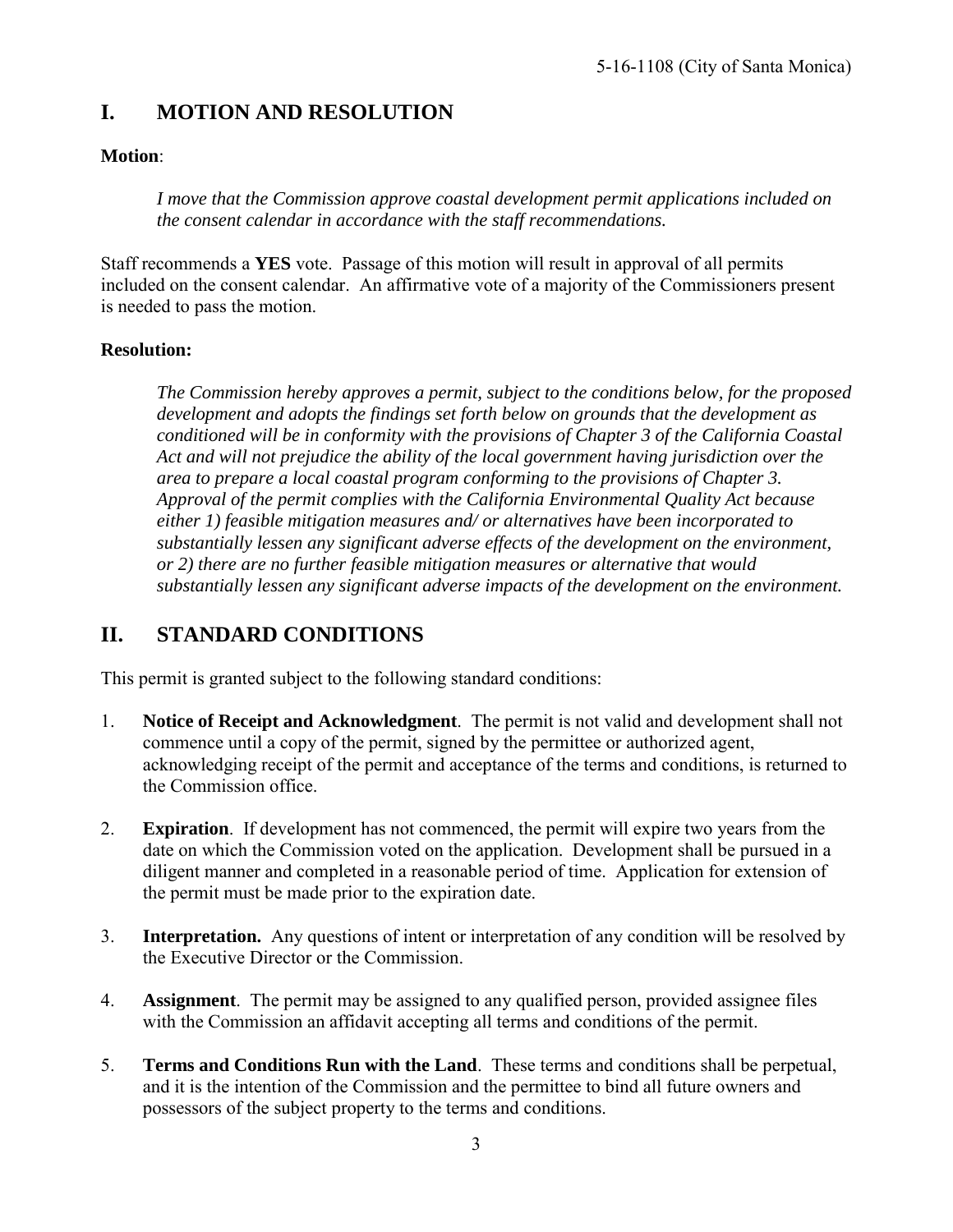# <span id="page-3-0"></span>**III. SPECIAL CONDITIONS**

This permit is granted subject to the following special conditions:

**1. Beach Grooming.** By acceptance of this permit, the applicant, City of Santa Monica, acknowledges and agrees that with the extension of the beach walkway as approved by this permit, the use of beach grooming machinery shall be prohibited below the High Tide Line. With future sea level rise, if grooming machinery cannot perform the task without encroaching below High Tide Line, then the applicant shall modify the length of the walk. Such a modification shall be reported to the Executive Director and shall not occur without a Commission amendment to this Coastal Development Permit unless the Executive Director determines that no amendment is legally required.

#### **2. Construction Responsibilities, Debris Removal, Treated Wood Materials.**

- **A.** Applicant shall not allow discharge of silt or debris into coastal waters as a result of this project. By acceptance of this permit, the applicant agrees that the permitted development shall be conducted in a manner that protects water quality pursuant to the implementation of the following BMPs:
	- i. No construction materials, equipment, debris, or waste will be placed or stored where it may be subject to wave, wind, or rain erosion and dispersion.
	- ii. Staging and storage of construction machinery and storage of debris shall not take place on the beach.
	- iii. Any and all debris resulting from construction activities shall be removed from the beach area on a daily basis and disposed of at an appropriate location.
	- iv. Machinery or construction materials are prohibited at all times in the subtidal or intertidal zones.
	- v. Erosion control/sedimentation Best Management Practices (BMP's) shall be used to control sedimentation impacts to coastal waters during project staging, demolition and construction. BMPs shall include a pre-construction meeting to review procedural and BMP guidelines.
	- vi. The applicant shall dispose of all demolition and construction debris resulting from the proposed project at an appropriate location outside the coastal zone. If the disposal site is located within the coastal zone, a coastal development permit or an amendment to this permit shall be required before disposal can take place.
	- vii. At the end of the construction period, the permittee shall inspect the project area and ensure that no debris, trash or construction material has been left on the beach or in the water, and that the project has not created any hazard to navigation.
- **B.** Only Alkaline Copper Quaternary (ACQ) treated wood shall be used for the proposed project. Proper certification or documentation regarding the treatment for the wood must be provided by the manufacturer or the retailer and a copy shall be provided to Commission staff. If composite wood products are used, the applicant shall provide the above information.

All wood shall be inspected on site before use and any pieces found to have visible residues or bleeding of preservative should be rejected. If treated wood has a noticeable odor, then it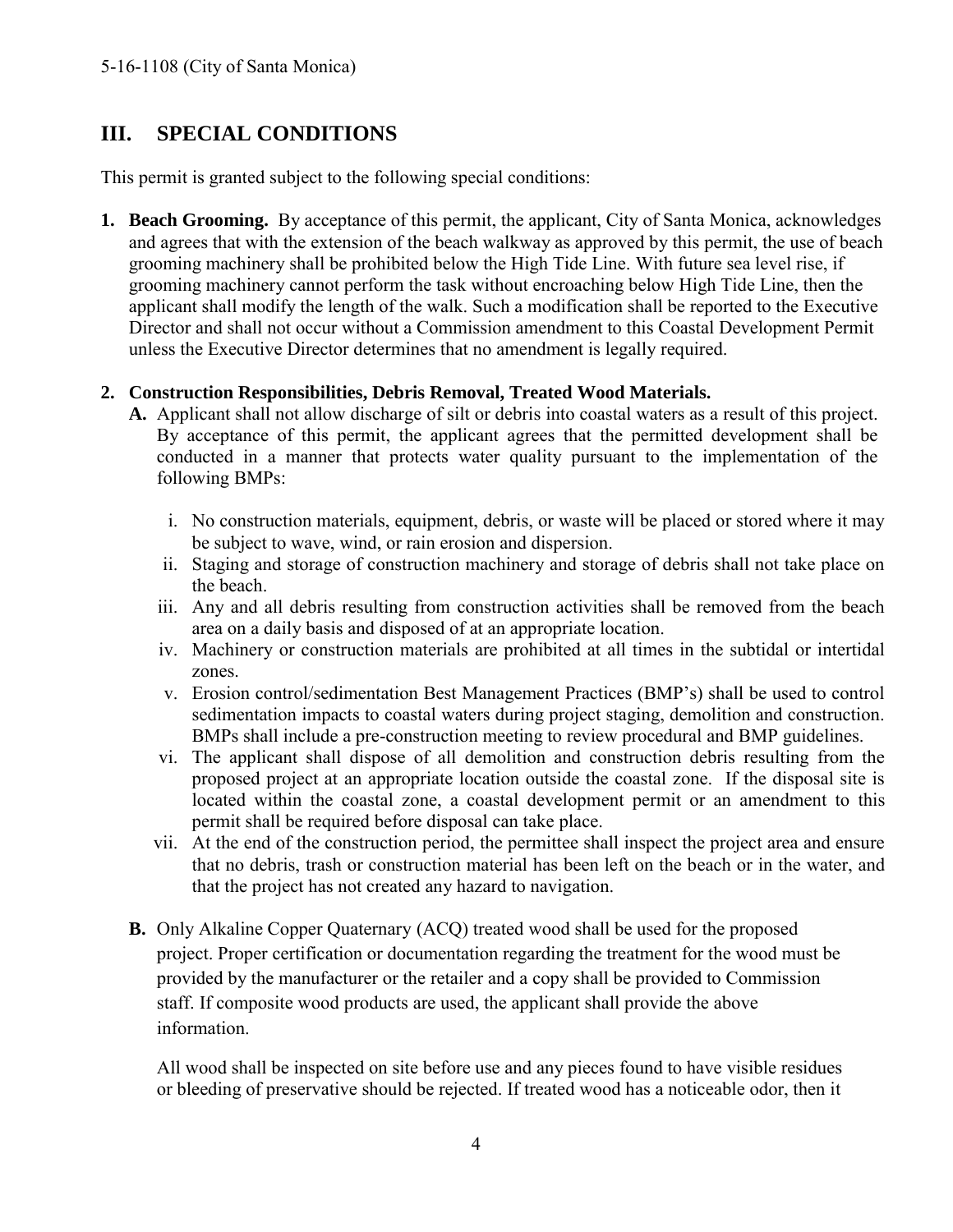has not been properly processed or aged and the preservative may not be properly fixed. The wood will be rejected and not used in the proposed project.

Construction debris must be salvaged and disposed of properly. Cutting stations onsite shall be established with large tarps to capture debris. The cutting station should be kept well away from the water to minimize transport of sawdust by wind. Applications of field preservative treatments to cuts and bore holes, water repellants or other coatings, if not applied by the manufacturer at their facility, should take place at the cutting station before the wood is taken to the overwater area. These applications must be allowed to dry and/or cure before being transported near the water. Any debris which falls into the water should be promptly removed. Debris should be stored in a dry place until it is removed from the project site.

#### **3. Assumption of Risk, Waiver of Liability and Indemnity.**

- **A.** By acceptance of this permit, the applicant, City of Santa Monica, acknowledges and agrees (i) that the site may be subject to hazards from waves, erosion, storm conditions, liquefaction, flooding and sea level rise; (ii) to assume the risks to the applicant, City of Santa Monica, and the property that is the subject of this permit of injury and damage from such hazards in connection with this permitted development; (iii) to unconditionally waive any claim of damage or liability against the Commission, its officers, agents, and employees for injury or damage from such hazards; and (iv) to indemnify and hold harmless the Commission, its officers, agents, and employees with respect to the Commission's approval of the project against any and all liability, claims, demands, damages, costs (including costs and fees incurred in defense of such claims), expenses, and amounts paid in settlement arising from any injury or damage due to such hazards; and (v) to include a provision in any subsequent lease of such property requiring the lessee to submit a written agreement to the Commission, for the review and approval of the Executive Director, incorporating all of the terms of subsection A of this condition.
- **B.** PRIOR TO ISSUANCE OF THE COASTAL DEVELOPMENT PERMIT, the City of Santa Monica, as applicant, shall submit a written agreement, in a form and content acceptable to the Executive Director, incorporating all of the above terms of this condition.

#### **4. No Future Shoreline Protective Device.**

- A. By acceptance of this permit, the applicant(s) agrees, on behalf of himself and all other successors and assigns, that no shoreline protective device(s) shall ever be constructed to protect the development approved pursuant to Coastal Development Permit No. 5-16-1108 and any future improvements, in the event that the development is threatened with damage or destruction from waves, erosion, storm conditions, liquefaction, flooding, sea level rise, or other natural hazards in the future. By acceptance of this permit, the applicant hereby waives, on behalf of itself and all successors and assigns, any rights to construct such devices that may exist under Public Resources Code Section 30235.
- B. By acceptance of this Permit, the applicant further agrees, on behalf of itself and all successors and assigns, that the applicant shall remove the development authorized by this Permit, due to destruction or damage resulting from waves, erosion, storm conditions, sea level rise, or other natural hazards in the future that leaves the walkway unusable or makes it hazardous to the public. In the event that portions of the development break off or separates,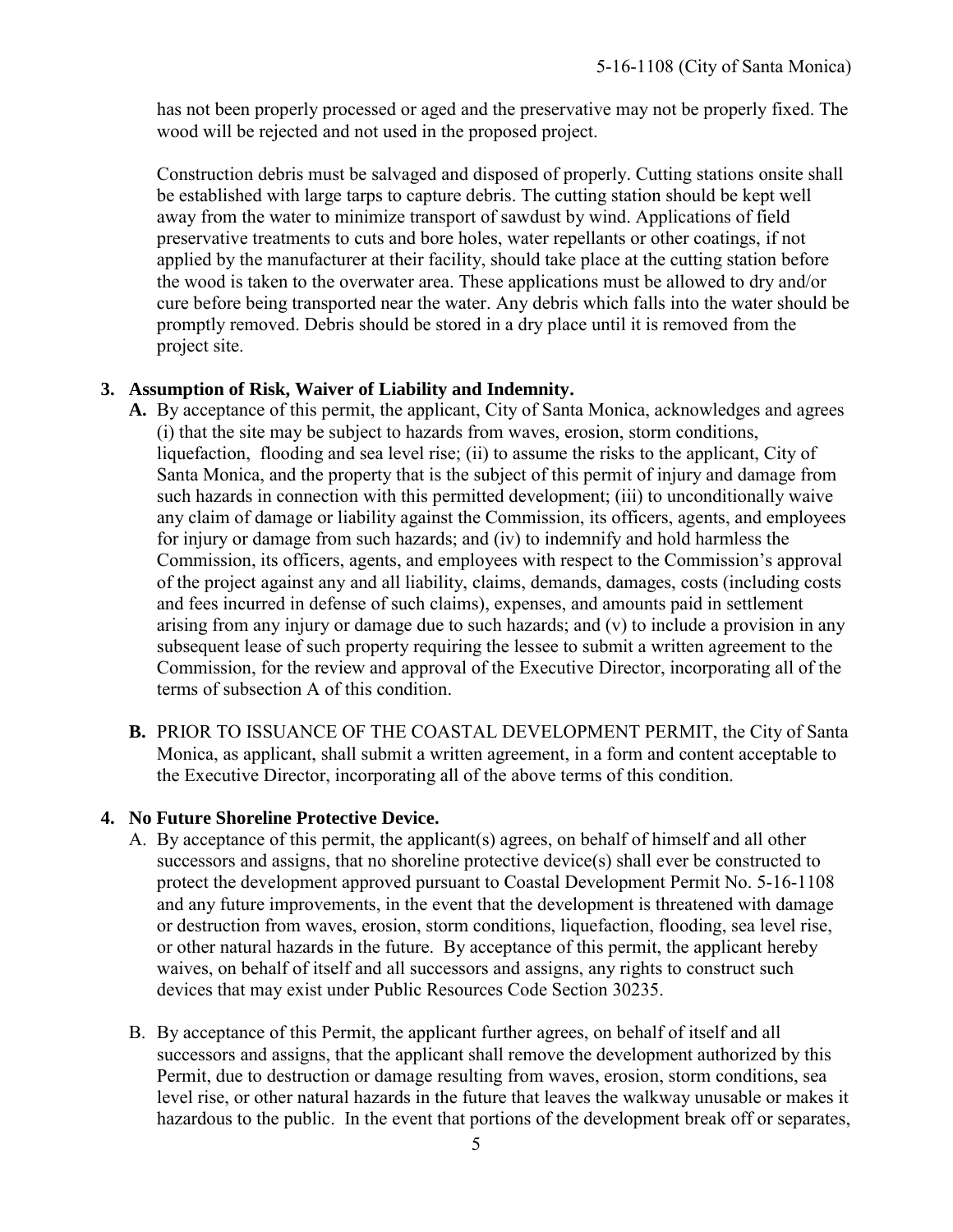the applicant shall remove all recoverable debris associated with the development from the beach and ocean and lawfully dispose of the material in an approved disposal site. Such removal shall require a coastal development permit.

# <span id="page-5-0"></span>**IV. FINDINGS AND DECLARATIONS**

#### <span id="page-5-1"></span>**A. PROJECT DESCRIPTION AND LOCATION**

The City of Santa Monica proposes to construct one 12 ft. wide, 450 ft. long accessible walkway extension from the existing Marvin Braude public bike trail, seaward of Pacific Coast Highway (PCH), near the Montana Avenue cross street (see **[Exhibit 1 & 2](https://documents.coastal.ca.gov/reports/2017/5/F6b/F6b-5-2017-exhibits.pdf)**). The proposed extension will extend the walkway 450 ft. closer to the water. The proposed walkway extension will be made from wood and will be anchored into the sand using stainless steel bolts. The walkway will include two 25 x 25 ft. public platforms for sitting or viewing, one at the 200 ft. center length and the other at the seaward terminus. The frame of the walkway will be Green pressure treated lumber, buried 12 in. deep into the sand. The surface of the walkway will be timber planks and stringers.

The proposed project is located on the public beach north of the Santa Monica Municipal Pier in the City of Santa Monica. The proposed walkway extension will be located adjacent to a public parking lot (Lot 8 North at 810 PCH), a public restroom, and near a public pedestrian access point directly from the west end of Montana Avenue pedestrian overpass (over PCH) to the beach (**[Exhibits 1 & 2](https://documents.coastal.ca.gov/reports/2017/5/F6b/F6b-5-2017-exhibits.pdf)**). There are volleyball courts and beach concessions existing on the beach just north of the proposed project location. In addition, an existing portable lifeguard tower will be located downcoast and just seaward of the proposed walkway. Consistent with previously Commissionapproved walkway extensions in Santa Monica State Beach, the proposed project will provide adequate spacing between the proposed walkway and the water to allow for beach grooming machinery to stay on dry sand. The proposed 450 ft. long walkway will end approximately 158 ft. from High Tide Line (HTL) and will allow for beach grooming machinery to stay on dry sand and not encroach beyond the HTL.

The purpose of the walkway is to improve accessibility to the water across the sandy beach for people using wheelchairs, or others that are less mobile, including the elderly and small children. The City has installed similar beach walkway extensions in the past on the north side of the pier in 2012 (CDP No. 5-12-090), and on the south side of the pier in 2013 (CDP No. 5-13-027), in 2014 (CDP No. 5-13-1290), and in 2015 (CDP No. 5-15-0085). The beach width increases north of the pier from 600 to over 900 ft. wide. Previous walkways approved south of the pier were shorter in length at 300 ft., but the wider beach in this location warrants a longer walkway at 450 ft. long to allow increased accessibility to the water.

One species of concern along the beaches of Santa Monica is the California grunion (*Leuresthes tenuis*), a small fish that spawns on the sandy beaches in the project vicinity immediately following high tides from March to August. Project activities within the intertidal zone may disturb adult grunion during the run period and/or may bury incubating grunion eggs. The City of Santa Monica routinely grooms the public beach with heavy machinery. Because of the location of the proposed walkway near the high tide line (HTL), there is the potential to impact the *Leuresthes tenuis* if grooming activity extends beyond the HTL. The construction of the walkway will terminate approximately 158 ft. above the HTL providing adequate room for the grooming machinery to stay on dry sand and not encroach beyond the HTL. Therefore, the location of the new walkway will not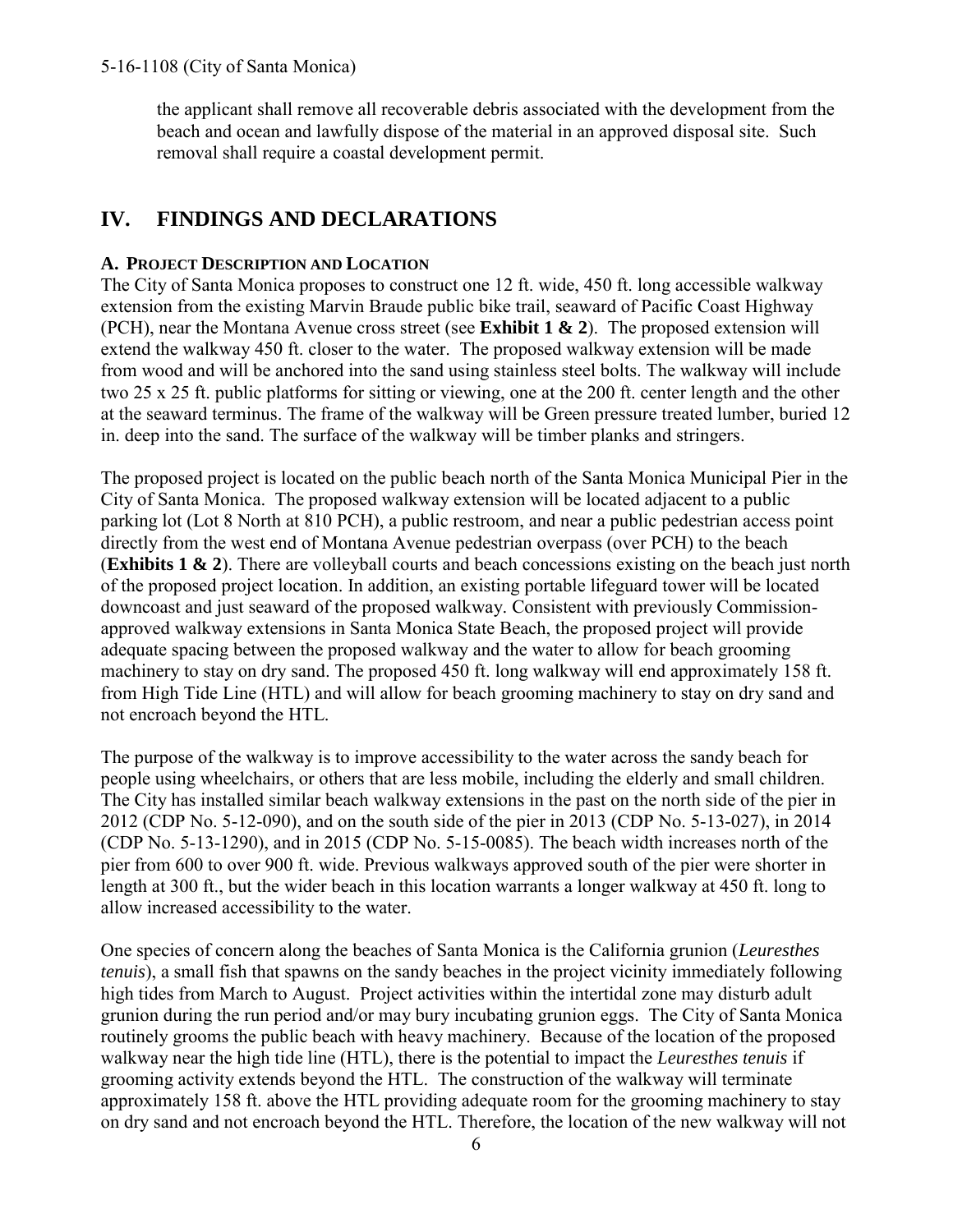adversely impact grunion habitat. **Special Condition No. 1** is necessary to ensure that the City is on notice that the extension of the walkways will not cause existing beach grooming machinery to extend below the HTL and with potential sea level rise the City may need to shorten the walkway to keep beach grooming vehicles above HTL. As conditioned, the development will not result in significant degradation of adjacent habitat, recreation areas, or parks and is compatible with the continuance of those habitat, recreation, or park areas.

The proposed construction activity will occur in a location where there is a potential for discharge of polluted runoff from the project site into coastal waters. The storage or placement of construction material, or debris, in a location where it could be carried into coastal waters could impact water quality. The City is requiring that the contractors implement Best Management Practices (BMPs) during construction. To ensure that BMPs are incorporated to reduce the potential for construction and post-construction related impacts on water quality, the Commission imposes **Special Condition 2** requiring, but not limited to, the appropriate storage and handling of construction equipment and materials to minimize the potential of pollutants to enter coastal waters and for the use of on-going BMPs following construction; and requires monitoring and maintenance of the system.

Construction activity on the beach for the installation of the walkway could affect the public's ability to gain access to, and/or make use of, the coast and nearby recreational facilities. However, according to the City the proposed construction will be completed either before the peak summer period or after Labor Day to minimize impacts to public access. During construction, public access along the existing Ocean Front Walk will continue up to the construction area where the extension will be added. Public access will then be diverted around the construction area where the public can continue to access the surrounding sandy beach area and water. As conditioned, the proposed development will not have any new adverse impact on public access to the coast or to nearby recreational facilities.

Development adjacent to the ocean is inherently hazardous.Since the proposed development is near the water in an area that is subject to wave uprush, the Commission is imposing its standard waiver of liability special condition (**Special Condition 3**) to ensure that the applicant is aware of the hazards and restrictions on the subject property, is aware that the project site is in an area that is potentially subject to wave action and flooding which could damage the proposed structures, and is aware that the Commission is not liable for such damage as a result of approving the permit for development. In addition, the condition insures that future lessees of the property will be informed of the risks, and the Commission's immunity from liability.

To further ensure that the proposed project does not result in future adverse effects to coastal processes, the Commission imposes **Special Condition 4**, which would prohibit the applicant from constructing a shoreline protective device for the purpose of protecting any of the development proposed as part of this application. Development which may require a protective device in the future cannot be allowed due to the adverse impacts such devices have upon, among other things, public access, visual resources and shoreline processes. To minimize the project's impact on shoreline processes, and to minimize risks to life and property, the development has been conditioned to: require an appropriate set-back from the high tide line; prohibit construction of protective devices (such as a seawall) in the future; and to require that the landowner and any successor-in-interest assume the risk of undertaking the development. Special Condition 4, also establishes requirements related to response to future coastal hazards, including relocation and/or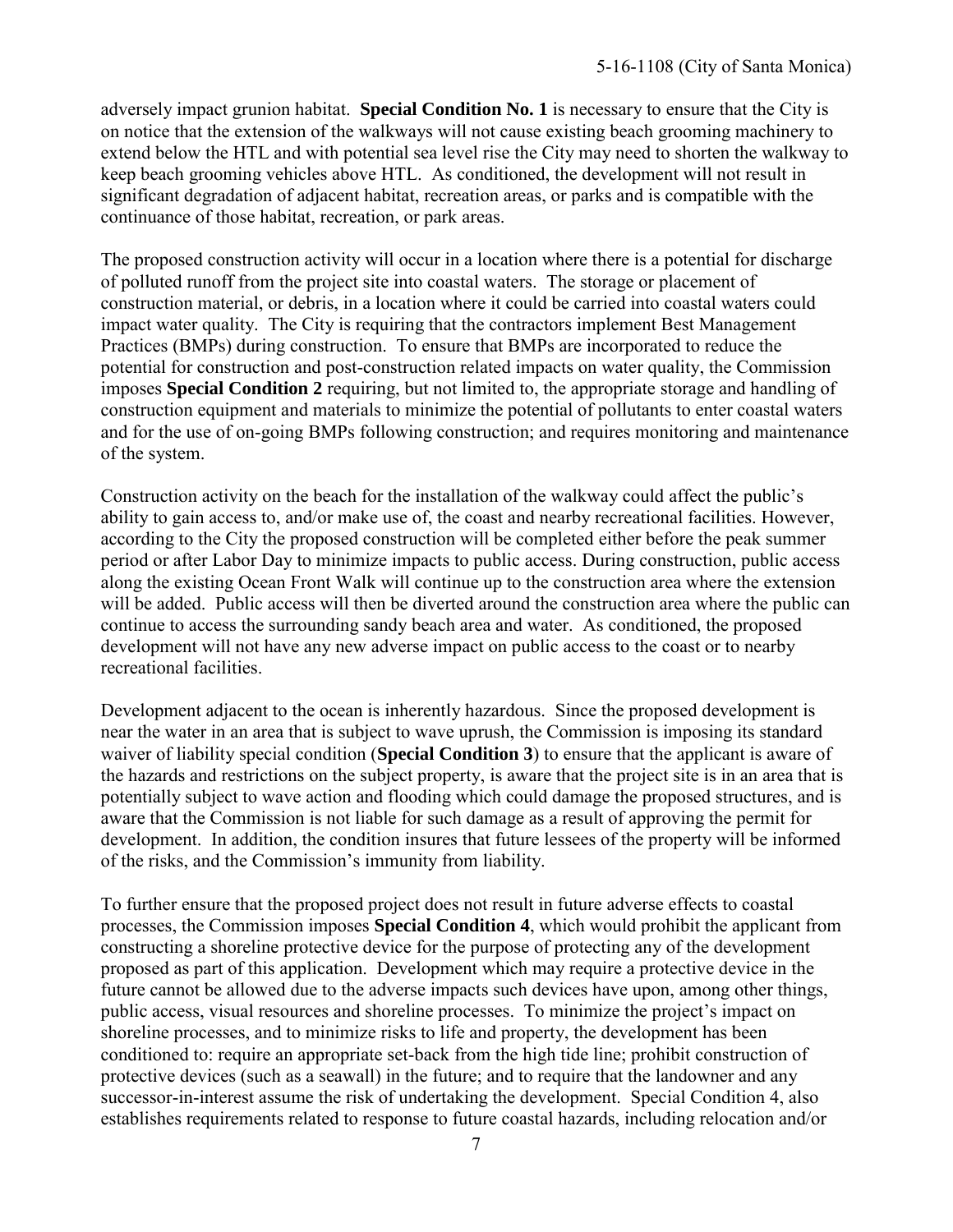#### 5-16-1108 (City of Santa Monica)

removal of structures due to the threat of or actual damage or destruction to the premises resulting from waves, erosion, storm conditions, sea level rise, or other natural hazards in the future, and in the event that portions of the development fall to the beach before they are removed, requiring the applicant or successor(s) to remove all recoverable debris associated with the development from the beach and ocean and lawfully dispose of the material in an approved disposal site. Such removal shall require a coastal development permit.

#### <span id="page-7-0"></span>**B. LAND, BIOLOGICAL, AND MARINE RESOURCES**

The proposed development has a potential for a discharge of polluted runoff from the project site into coastal waters. The storage or placement of construction material, debris, or waste in a location where it could be carried into coastal waters would result in an adverse effect on the marine environment. To reduce the potential for construction and post-construction related impacts on water quality, the Commission imposes special conditions requiring, but not limited to, the appropriate storage and handling of construction equipment and materials to minimize the potential of pollutants to enter coastal waters and for the use of on-going best management practices following construction. As conditioned, the Commission finds that the development conforms with Sections 30230 and 32031 of the Coastal Act. The proposed development will have no significant adverse impact on adjacent habitat, recreation areas, or parks. Therefore, the Commission finds that the project conforms with Section 30240(b) of the Coastal Act.

### <span id="page-7-1"></span>**C. PUBLIC ACCESS**

The proposed development will not affect the public's ability to gain access to, and/or to use the coast and nearby recreational facilities. Therefore, as proposed the development, as conditioned, conforms to Sections 30210 through 30214, Sections 30220 through 30224, and 30252 of the Coastal Act.

#### <span id="page-7-2"></span>**D. HAZARDS**

Development adjacent to the ocean is inherently hazardous. Development which may require a protective device in the future cannot be allowed due to the adverse impacts such devices have upon, among other things, public access, visual resources and shoreline processes. To minimize the project's impact on shoreline processes, and to minimize risks to life and property, the development has been conditioned to: require an appropriate set-back from the water; prohibit construction of protective devices (such as a seawall) in the future; and to require that the landowner and any successor-in-interest assume the risk of undertaking the development. As conditioned, the Commission finds that the development conforms to the requirements of Sections 30235 and 30253 of the Coastal Act regarding the siting of development in hazardous locations.

#### <span id="page-7-3"></span>**E. LOCAL COASTAL PROGRAM**

Coastal Act section 30604(a) states that, prior to certification of a local coastal program ("LCP"), a coastal development permit can only be issued upon a finding that the proposed development is in conformity with Chapter 3 of the Ac t and that the permitted development will not prejudice the ability of the local government to prepare an LCP that is in conformity with Chapter 3. In August 1992, the Commission certified, with suggested modifications, the land use plan portion of the City of Santa Monica's Local Coastal Program, excluding the area west of Ocean Avenue and Neilson way (Beach Overlay District). On September 15, 1992, the City of Santa Monica accepted the LUP with suggested modifications. The proposed development is consistent with Chapter 3 of the Coastal Act. Approval of the project will not prejudice the ability of the local government to prepare a Local Coastal Program that is in conformity with the provisions of Chapter 3 of the Coastal Act.